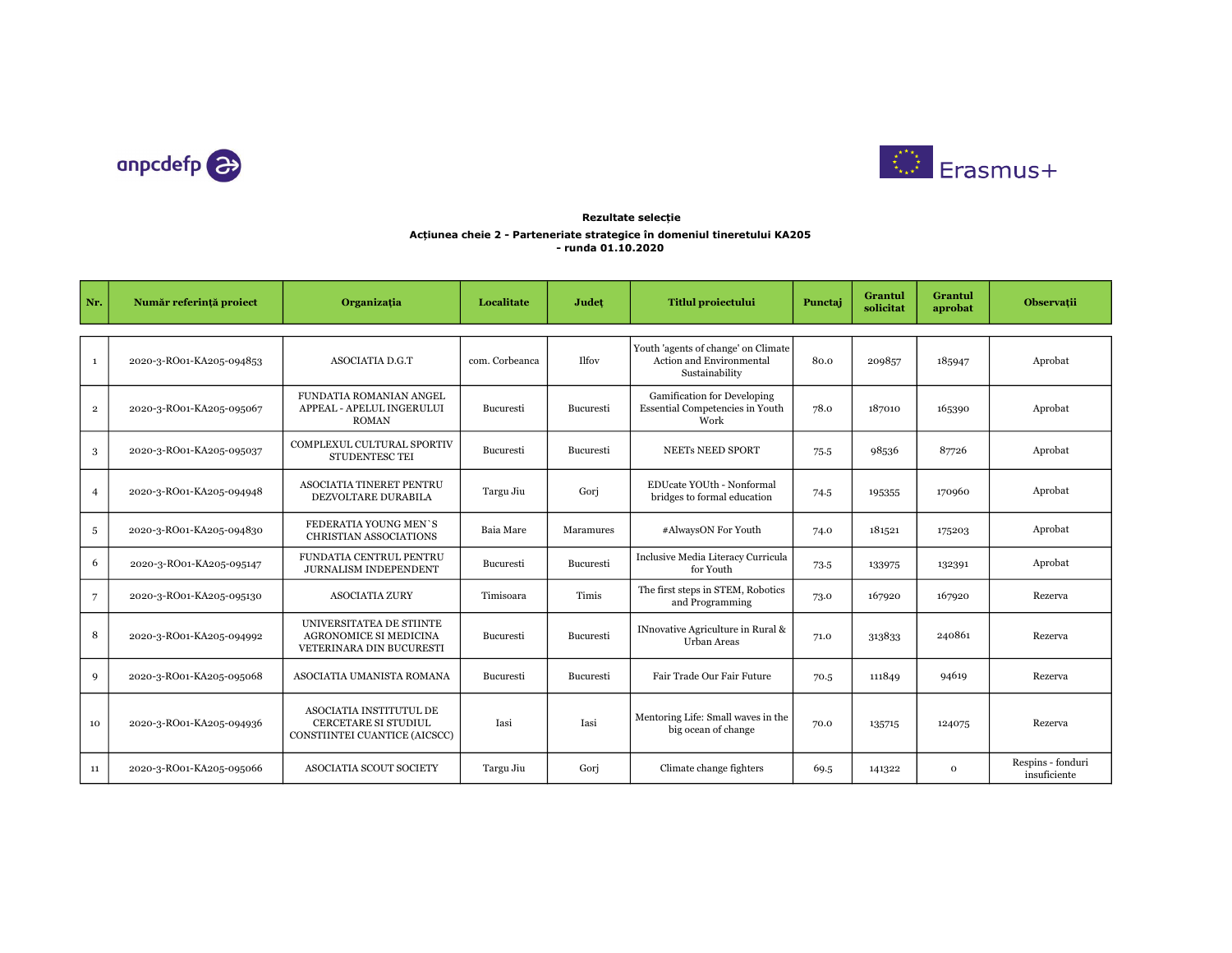| 12 | 2020-3-RO01-KA205-095162 | Asociatia IDEI SI PROIECTE PENTRU<br><b>TINERI ACTIVI</b>                    | Oradea             | Bihor        | <b>Explore Your Potential</b>                                                                                                                              | 69.5 | 131233 | $\mathbf 0$  | Respins - fonduri<br>insuficiente |
|----|--------------------------|------------------------------------------------------------------------------|--------------------|--------------|------------------------------------------------------------------------------------------------------------------------------------------------------------|------|--------|--------------|-----------------------------------|
| 13 | 2020-3-RO01-KA205-094987 | <b>ASOCIATIA EXPLORATOR</b>                                                  | Craiova            | Doli         | YEAP: Yes to Youth Education<br>against Abuse of Power                                                                                                     | 69.0 | 58449  | $\mathbf 0$  | Respins - fonduri<br>insuficiente |
| 14 | 2020-3-RO01-KA205-095018 | ASOCIATIA SMART EDUCATIONAL<br><b>PROJECTS</b>                               | Targu Jiu          | Gorj         | Light It Up Blue                                                                                                                                           | 69.0 | 96479  | $\mathbf{o}$ | Respins - fonduri<br>insuficiente |
| 15 | 2020-3-RO01-KA205-095051 | SOCIETATEA PENTRU TINERET<br>OUTWARD BOUND ROMANIA                           | <b>Targu Mures</b> | Mures        | <b>Inclusion Through Outdoors</b>                                                                                                                          | 69.0 | 166424 | $\mathbf{o}$ | Respins - fonduri<br>insuficiente |
| 16 | 2020-3-RO01-KA205-095002 | CENTRUL DE VOLUNTARIAT CLUJ-<br><b>NAPOCA</b>                                | Cluj-Napoca        | Cluj         | O.B.L.I.O. - One Bridge for Lifelong<br><b>Inclusive Organisations</b>                                                                                     | 68.5 | 94665  | $\mathbf{o}$ | Respins - fonduri<br>insuficiente |
| 17 | 2020-3-RO01-KA205-094852 | APOPSI ROMANIA S.A.                                                          | Bucuresti          | Bucuresti    | Circular Economy<br>Entrepreneurship Competences for<br>youth                                                                                              | 68.0 | 160342 | $\mathbf{o}$ | Respins - fonduri<br>insuficiente |
| 18 | 2020-3-RO01-KA205-094856 | FUNDATIA DE ABILITARE<br><b>SPERANTA</b>                                     | Timisoara          | Timis        | Scattered Youth: Managing ADHD<br>by strengthening executive<br>functioning skills through the use of<br>an innovative VR-integrated<br>Neurofeedback game | 68.0 | 180698 | $\mathbf 0$  | Respins - fonduri<br>insuficiente |
| 19 | 2020-3-RO01-KA205-094929 | ASOCIATIA EUROPEANA DE<br>DEZVOLTARE A ADULTILOR                             | Timisoara          | Timis        | EUthAgri - A Strategic Agrifood<br>Partnership supporting Innovation-<br>and Sustainability-oriented<br>Agripreneurship among Young<br>People              | 68.0 | 161712 | $\mathbf{o}$ | Respins - fonduri<br>insuficiente |
| 20 | 2020-3-RO01-KA205-094957 | ASOCIATIA SCOUT SOCIETY                                                      | Targu Jiu          | Gorj         | Do Real Enterprises And Marketing                                                                                                                          | 68.0 | 152781 | $\mathbf{o}$ | Respins - fonduri<br>insuficiente |
| 21 | 2020-3-RO01-KA205-095008 | <b>ASOCIATIA D.G.T</b>                                                       | com. Corbeanca     | <b>Ilfov</b> | Surfing Through Online<br>Radicalization Education                                                                                                         | 68.0 | 56863  | $\mathbf{o}$ | Respins - fonduri<br>insuficiente |
| 22 | 2020-3-RO01-KA205-094806 | ASOCIATIA DE TERAPIE FAMILIALA<br>SI DE CUPLU TIMISOARA                      | com. Dumbravita    | Timis        | THE WORLD IN YOUR ROOM                                                                                                                                     | 67.5 | 187768 | $\mathbf 0$  | Respins - fonduri<br>insuficiente |
| 23 | 2020-3-RO01-KA205-095097 | CENTRUL PENTRU EDUCATIE SI<br>CONSULTANTA INSTRUMENTE<br><b>STRUCTURALE</b>  | Targu Jiu          | Gori         | Cyberbullying Peer Ambassadors<br>Network                                                                                                                  | 67.0 | 107587 | $\mathbf{o}$ | Respins - fonduri<br>insuficiente |
| 24 | 2020-3-RO01-KA205-095188 | Asociatia CENTRUL PENTRU<br>DEZVOLTAREA INSTRUMENTELOR<br><b>STRUCTURALE</b> | Slatina            | Olt          | Social buzz                                                                                                                                                | 66.5 | 119854 | $\mathbf 0$  | Respins - fonduri<br>insuficiente |
| 25 | 2020-3-RO01-KA205-094901 | FEDERATIA FILANTROPIA                                                        | Bucuresti          | Bucuresti    | BeChange: Innovative Emotional<br>intelligence in Youth Work                                                                                               | 65.5 | 168552 | $\mathbf 0$  | Respins - fonduri<br>insuficiente |
| 26 | 2020-3-RO01-KA205-094966 | <b>FILIALA ASOCIATIA SE POATE</b>                                            | Rosiori de Vede    | Teleorman    | Youth Business Possibilities                                                                                                                               | 64.5 | 114392 | $\mathbf{o}$ | Respins - fonduri<br>insuficiente |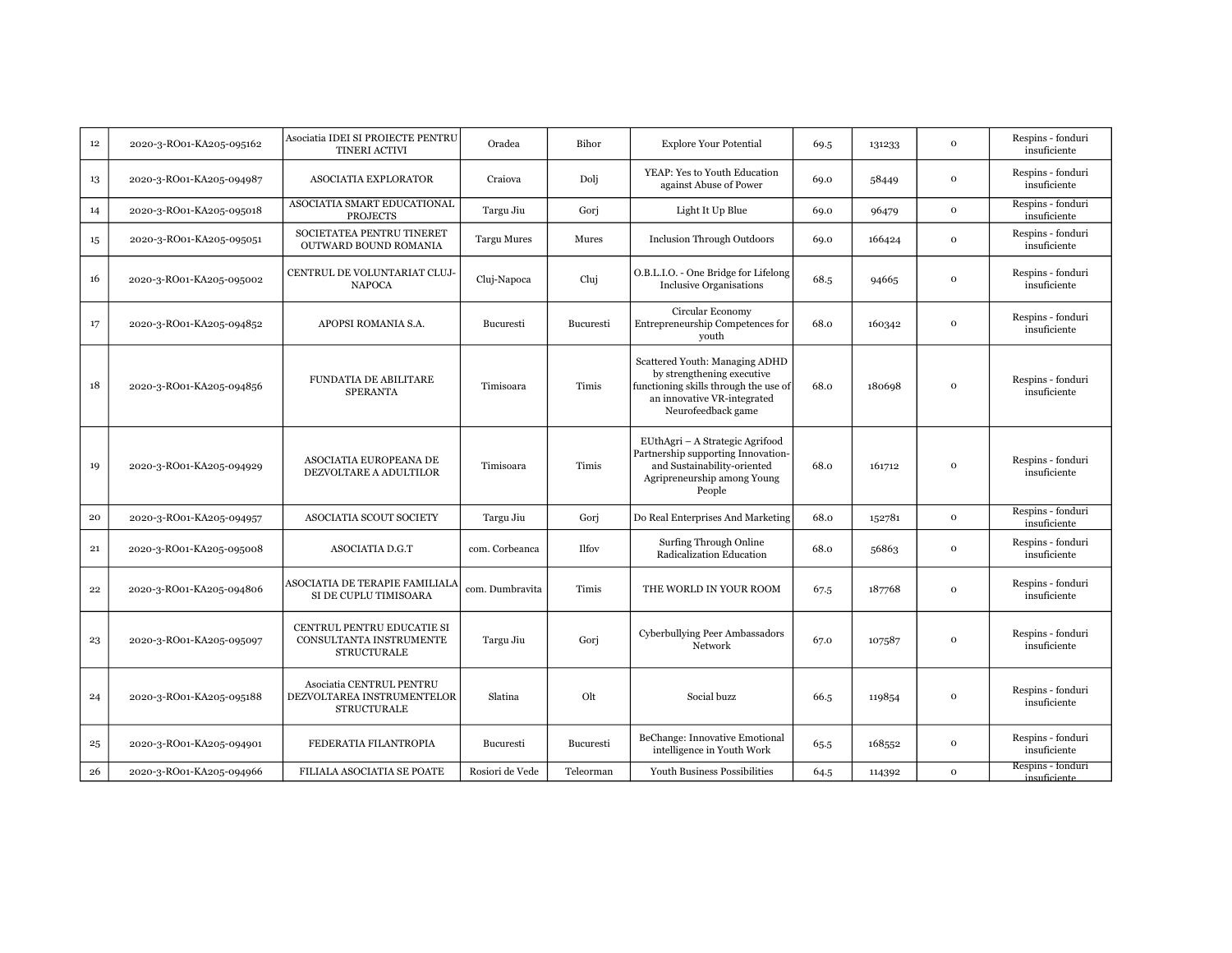| 27 | 2020-3-RO01-KA205-095094 | ANDCTR - ASOCIATIA NATIONALA<br>DE DEZVOLTARE CONTINUA A<br>TINERETULUI DIN ROMANIA | Craiova          | Doli      | Social inclusion through Music and<br><b>ART</b>                                                                                                                                                         | 64.0 | 238625 | $\mathbf 0$  | Respins - fonduri<br>insuficiente |
|----|--------------------------|-------------------------------------------------------------------------------------|------------------|-----------|----------------------------------------------------------------------------------------------------------------------------------------------------------------------------------------------------------|------|--------|--------------|-----------------------------------|
| 28 | 2020-3-RO01-KA205-095095 | ASOCIATIA TEAM 4 EXCELLENCE                                                         | Constanta        | Constanta | #Escape Sexual Harassment                                                                                                                                                                                | 63.5 | 185820 | $\mathbf{o}$ | Respins - fonduri<br>insuficiente |
| 29 | 2020-3-RO01-KA205-095119 | ASOCIATIA CENTRUL PENTRU<br><b>LEGISLATIE NONPROFIT</b>                             | <b>Bucuresti</b> | Bucuresti | Socially Enabling Ecosystems for<br>Youth                                                                                                                                                                | 63.5 | 236541 | $\mathbf{o}$ | Respins - fonduri<br>insuficiente |
| 30 | 2020-3-RO01-KA205-094760 | ASOCIATIA UMANISTA ROMANA                                                           | Bucuresti        | Bucuresti | <b>Education through Information for</b><br>Youth                                                                                                                                                        | 63.0 | 188010 | $\mathbf 0$  | Respins - fonduri<br>insuficiente |
| 31 | 2020-3-RO01-KA205-094779 | <b>ASOCIATIA SIMO</b>                                                               | Craiova          | Dolj      | Smart Opportunities for Social<br>Entrepreneurship Innovation                                                                                                                                            | 62.0 | 199865 | $\mathbf{o}$ | Respins - fonduri<br>insuficiente |
| 32 | 2020-3-RO01-KA205-094767 | Fundatia Centrul de Resurse pentru<br>Educatie si Formare Profesionala              | Bucuresti        | Bucuresti | <b>Instructional Coaching in Support</b><br>of Youth Work in Virtual, Offline<br>and Blended Learning<br>Environments (INVIBE)                                                                           | 61.5 | 187430 | $\mathbf{o}$ | Respins - fonduri<br>insuficiente |
| 33 | 2020-3-RO01-KA205-094907 | Asociatia CENTRUL PENTRU<br>DEZVOLTAREA INSTRUMENTELOR<br><b>STRUCTURALE</b>        | Slatina          | Olt       | Together-IN-Youth: increasing<br>social participation of youth in<br>Europe                                                                                                                              | 61.5 | 86405  | $\mathbf 0$  | Respins - fonduri<br>insuficiente |
| 34 | 2020-3-RO01-KA205-095146 | S.C. INTERNATIONAL<br><b>INTERNSHIPS S.R.L.</b>                                     | Bucuresti        | Bucuresti | Media Literacy                                                                                                                                                                                           | 61.5 | 162949 | $\mathbf 0$  | Respins - fonduri<br>insuficiente |
| 35 | 2020-3-RO01-KA205-094851 | <b>ASOCIATIA BABILON TRAVEL</b>                                                     | Cluj-Napoca      | Cluj      | Meeting Youth employment with<br>COMMunity based tourism                                                                                                                                                 | 61.0 | 195937 | $\mathbf 0$  | Respins - fonduri<br>insuficiente |
| 36 | 2020-3-RO01-KA205-095062 | ASOCIATIA BABILON TRAVEL                                                            | Cluj-Napoca      | Clui      | Inclusive Internet Radio: The Next<br>Level                                                                                                                                                              | 61.0 | 111958 | $\mathbf 0$  | Respins - fonduri<br>insuficiente |
| 37 | 2020-3-RO01-KA205-094949 | S.C. AVENSA CONSULTING S.R.L.                                                       | Iasi             | Iasi      | United Europe is Europe                                                                                                                                                                                  | 60.5 | 206610 | $\mathbf 0$  | Respins - fonduri<br>insuficiente |
| 38 | 2020-3-RO01-KA205-095007 | <b>ASOCIATIA TINERILOR CU</b><br><b>INITIATIVA CIVICA</b>                           | Galati           | Galati    | <b>Integration Through</b><br>Entrepreneurship                                                                                                                                                           | 60.5 | 85325  | $\mathbf{o}$ | Respins - fonduri<br>insuficiente |
| 39 | 2020-3-RO01-KA205-095064 | <b>JUDETUL HARGHITA</b>                                                             | Miercurea Ciuc   | Harghita  | Creating blended-learning<br>methodology to develop<br>entrepreneurial competences using<br>start-up incubation practices in a<br>gamified on-line framework<br>simulating real-life<br>entrepreneurship | 60.5 | 297087 | $\mathbf 0$  | Respins - fonduri<br>insuficiente |
| 40 | 2020-3-RO01-KA205-094858 | Asociatia Copiii in Sanul Familiei                                                  | Bacau            | Bacau     | Gamifying LEarning Networks                                                                                                                                                                              | 60.0 | 190764 | $\mathbf 0$  | Respins - fonduri<br>insuficiente |
| 41 | 2020-3-RO01-KA205-094865 | ASOCIATIA CENTRUL PENTRU<br>PROMOVAREA INVATARII<br>PERMANENTE TIMISOARA            | Timisoara        | Timis     | Using key competencies to<br>empower active citizenship as a tool<br>to reach youth at risk of<br>marginalisation                                                                                        | 60.0 | 313316 | $\mathbf{o}$ | Respins - fonduri<br>insuficiente |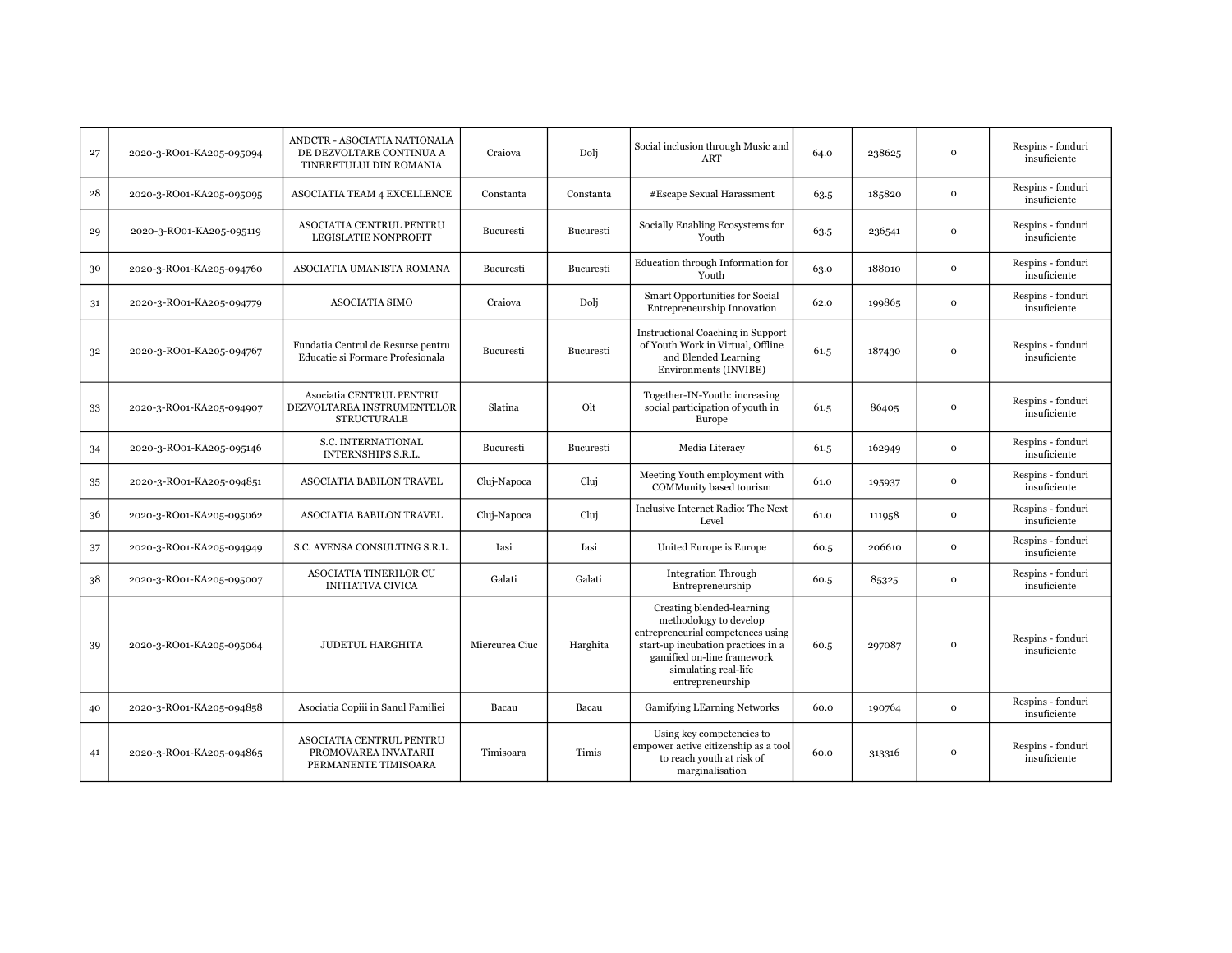| 42 | 2020-3-RO01-KA205-094890 | ASOCIATIA A.S.E.L. RO                                                   | Bucuresti     | Bucuresti     | Systemic Youth Attitude for<br>Emergent Business Models in the<br>New Social<br>Entrepreneurship                             | 60.0   | 158100 | $\Omega$     | Respins - fonduri<br>insuficiente |
|----|--------------------------|-------------------------------------------------------------------------|---------------|---------------|------------------------------------------------------------------------------------------------------------------------------|--------|--------|--------------|-----------------------------------|
| 43 | 2020-3-RO01-KA205-094956 | CENTRUL DE VOLUNTARIAT CLUJ-<br><b>NAPOCA</b>                           | Cluj-Napoca   | Cluj          | ENTREPRENEUR+: EXPLORING<br>ENTREPRENEURSHIP BEYOND<br><b>CONCEPTS</b>                                                       | 60.0   | 109192 | $\mathbf{o}$ | Respins - fonduri<br>insuficiente |
| 44 | 2020-3-RO01-KA205-094769 | S.C. PSIHOFORWORLD S.R.L.                                               | <b>Braila</b> | Braila        | DIS-Employability                                                                                                            | 57.5   | 164170 | $\mathbf{o}$ | Respins - punctaj<br>insuficient  |
| 45 | 2020-3-RO01-KA205-094959 | UNIVERSITATEA DIN BUCURESTI                                             | Bucuresti     | Bucuresti     | University student ambassadors<br>promoting social inclusion                                                                 | 57.0   | 261375 | $\mathbf 0$  | Respins - punctaj<br>insuficient  |
| 46 | 2020-3-RO01-KA205-095145 | ASOCIATIA BABILON TRAVEL                                                | Cluj-Napoca   | Cluj          | Stand by You(th)                                                                                                             | 57.0   | 101421 | $\mathbf{o}$ | Respins - punctaj<br>insuficient  |
| 47 | 2020-3-RO01-KA205-094792 | ASOCIATIA LUCRATORILOR DE<br>TINERET - ALT 357                          | Bucuresti     | Bucuresti     | <b>Bridges</b> builders                                                                                                      | 56.5   | 102975 | $\mathbf 0$  | Respins - punctaj<br>insuficient  |
| 48 | 2020-3-RO01-KA205-094994 | ASOCIATIA CLUBUL SPORTIV<br><b>KYODAY</b>                               | Bucuresti     | Bucuresti     | I want In                                                                                                                    | $55-5$ | 137865 | $\Omega$     | Respins - punctaj<br>insuficient  |
| 49 | 2020-3-RO01-KA205-095021 | ASOCIATIA ASSOCIATION COLOUR<br>YOUR DREAMS                             | Targu Jiu     | Gori          | See yourself!                                                                                                                | 55.5   | 205844 | $\mathbf 0$  | Respins - punctaj<br>insuficient  |
| 50 | 2020-3-RO01-KA205-094809 | <b>ASOCIATIA SE POATE</b>                                               | com. Chiajna  | <b>Ilfov</b>  | Protection of environmental<br>heritage through green hubs                                                                   | 54.0   | 180357 | $\mathbf 0$  | Respins - punctaj<br>insuficient  |
| 51 | 2020-3-RO01-KA205-094832 | CPIP - COMUNITATEA PENTRU<br>INVATAREA PERMANENTA -<br><b>ASOCIATIE</b> | Timisoara     | Timis         | Bees in Business - introducing<br>disadvantaged youth to modern<br>entrepreneurial agriculture in the<br>field of apiculture | 53.0   | 244237 | $\Omega$     | Respins - punctaj<br>insuficient  |
| 52 | 2020-3-RO01-KA205-095096 | <b>ASOCIATIA SE POATE</b>                                               | com. Chiajna  | <b>Ilfov</b>  | Network for Intercultural Learning<br>for Inclusion                                                                          | 51.5   | 76131  | $\Omega$     | Respins - punctaj<br>insuficient  |
| 53 | 2020-3-RO01-KA205-095163 | UNIVERSITATEA DE VEST DIN<br><b>TIMISOARA</b>                           | Timisoara     | Timis         | Digital Youth                                                                                                                | 51.5   | 323997 | $\mathbf 0$  | Respins - punctaj<br>insuficient  |
| 54 | 2020-3-RO01-KA205-095024 | S.C. PSIHOFORWORLD S.R.L.                                               | <b>Braila</b> | Braila        | Entrepreneurial Spirit of<br>Youngsters                                                                                      | 50.0   | 173540 | $\mathbf{o}$ | Respins - punctaj<br>insuficient  |
| 55 | 2020-3-RO01-KA205-095025 | Asociatia Association of Intercultural<br>Mediators                     | Cluj-Napoca   | Cluj          | <b>SOCIAL YOUTUBERS</b>                                                                                                      | 50.0   | 59940  | $\mathbf 0$  | Respins - punctaj<br>insuficient  |
| 56 | 2020-3-RO01-KA205-095063 | ASOCIATIA EVOLUTION RESITA                                              | Resita        | Caras-Severin | Boosting Dialogue in a Virtual Hub<br>for Youth Inclusion-YouTalk                                                            | 50.0   | 169171 | $\mathbf 0$  | Respins - punctaj<br>insuficient  |
| 57 | 2020-3-RO01-KA205-094883 | <b>ASOCIATIA ACTIV PENTRU</b><br><b>COMUNITATE</b>                      | Arad          | Arad          | Social Entrepreneurship: Focus on<br>traditional Mountain products                                                           | 49.0   | 261900 | $\Omega$     | Respins - punctaj<br>insuficient  |
| 58 | 2020-3-RO01-KA205-094715 | S.C. INTERNATIONAL<br>INTERNSHIPS S.R.L.                                | Bucuresti     | Bucuresti     | <b>History Hunters</b>                                                                                                       | 47.5   | 224433 | $\mathbf 0$  | Respins - punctaj<br>insuficient  |
| 59 | 2020-3-RO01-KA205-094776 | <b>ASOCIATIA DIRECT</b>                                                 | Bucuresti     | Bucuresti     | Resilient Youth for an Active<br>Citizenship                                                                                 | 46.0   | 78780  | $\Omega$     | Respins - punctaj<br>insuficient  |